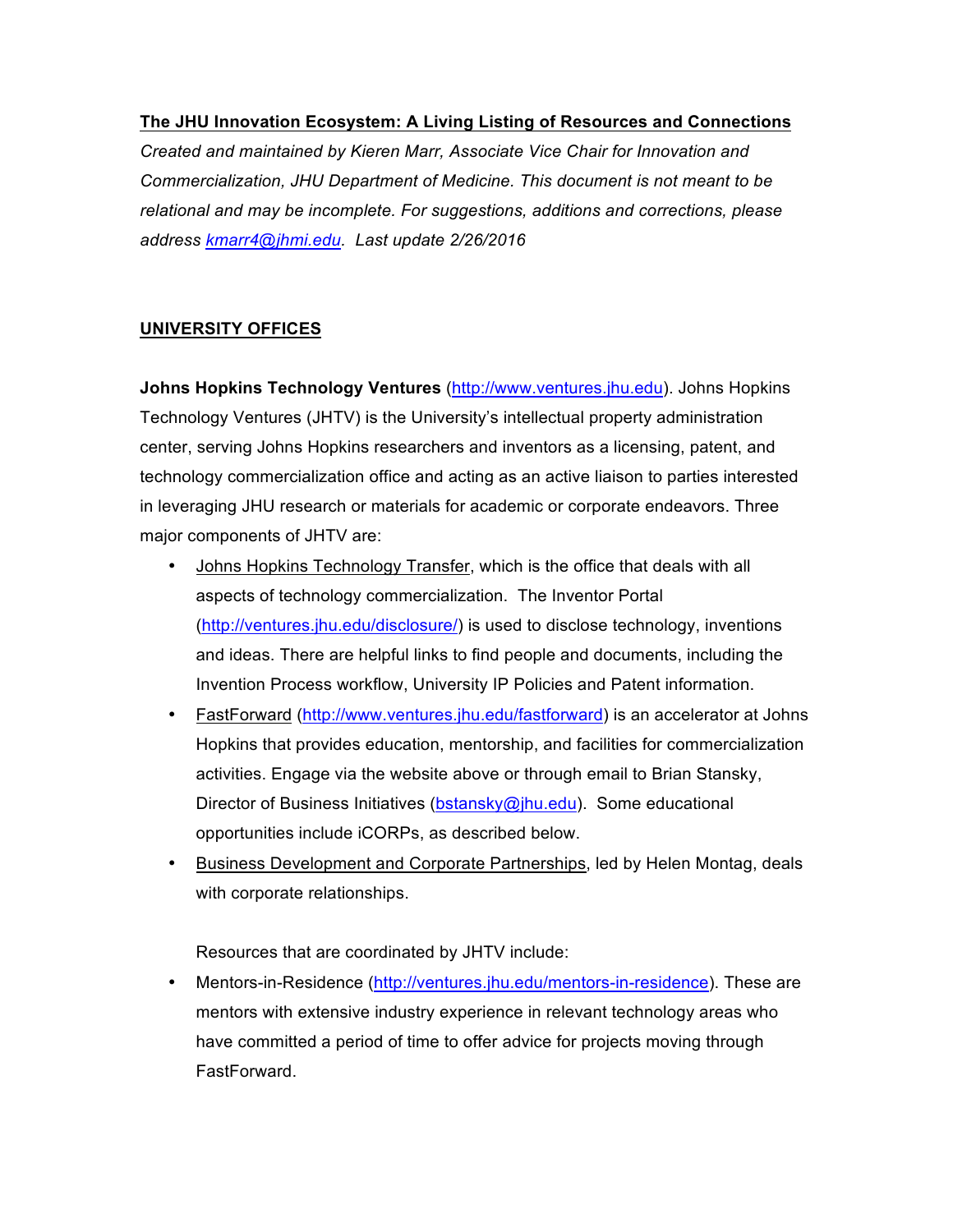• Science and Technology Advisory Team (STAT) (http://ventures.jhu.edu/stat/) includes Johns Hopkins-affiliated subject matter experts (including alumni), who can be mobilized to help startup companies confidently tackle a variety of challenges.

# **JHU SCHOOL AND DEPARTMENTAL OFFICES AND PROGRAMS**

## **JHU Medicine**

- Johns Hopkins Medicine Business Development and Strategic Alliances (http://www.hopkinsmedicine.org/business/business\_development) assists in development of products and services, and alliance with external organizations
- Johns Hopkins Center for Innovative Medicine (http://www.hopkinscim.org/) describes itself as "a think tank" with a mission to serve Johns Hopkins and academic medicine. Site links to Bayview research cores, Aliki Initiative, and the Miller-Coulson Academy.
- The Office of Johns Hopkins Physicians (OJHP) (http://www.hopkinsmedicine.org/office-of-johns-hopkins-physicians) develops guidelines, parameters and innovations to assist in physician offices, activities and care systems.
- Armstrong Institute for Patient Safety and Quality (http://www.hopkinsmedicine.org/armstrong\_institute) The Armstrong Institute's goal is to eliminate preventable harm to patients and to achieve the best patient outcomes at the lowest cost possible, and then to share knowledge of how to achieve this goal with the world.
- The Johns Hopkins Institute for Clinical and Translational Research (ICTR; http://ictr.johnshopkins.edu) is one of 60 medical research institutions working together as a national consortium funded through the Clinical and Translational Science Awards (CTSA). Sponsors cores, clinical research units, educational events and funding directed towards accelerating innovation.
- JHU Drug Discovery Program (https://drugdiscovery.jhu.edu) , a multidisciplinary team of scientists with industrial experience in drug discovery research, providing collaboration across subject areas and educational programs (below)
- Innovation and Commercialization in Medicine (InCMed) is the Department of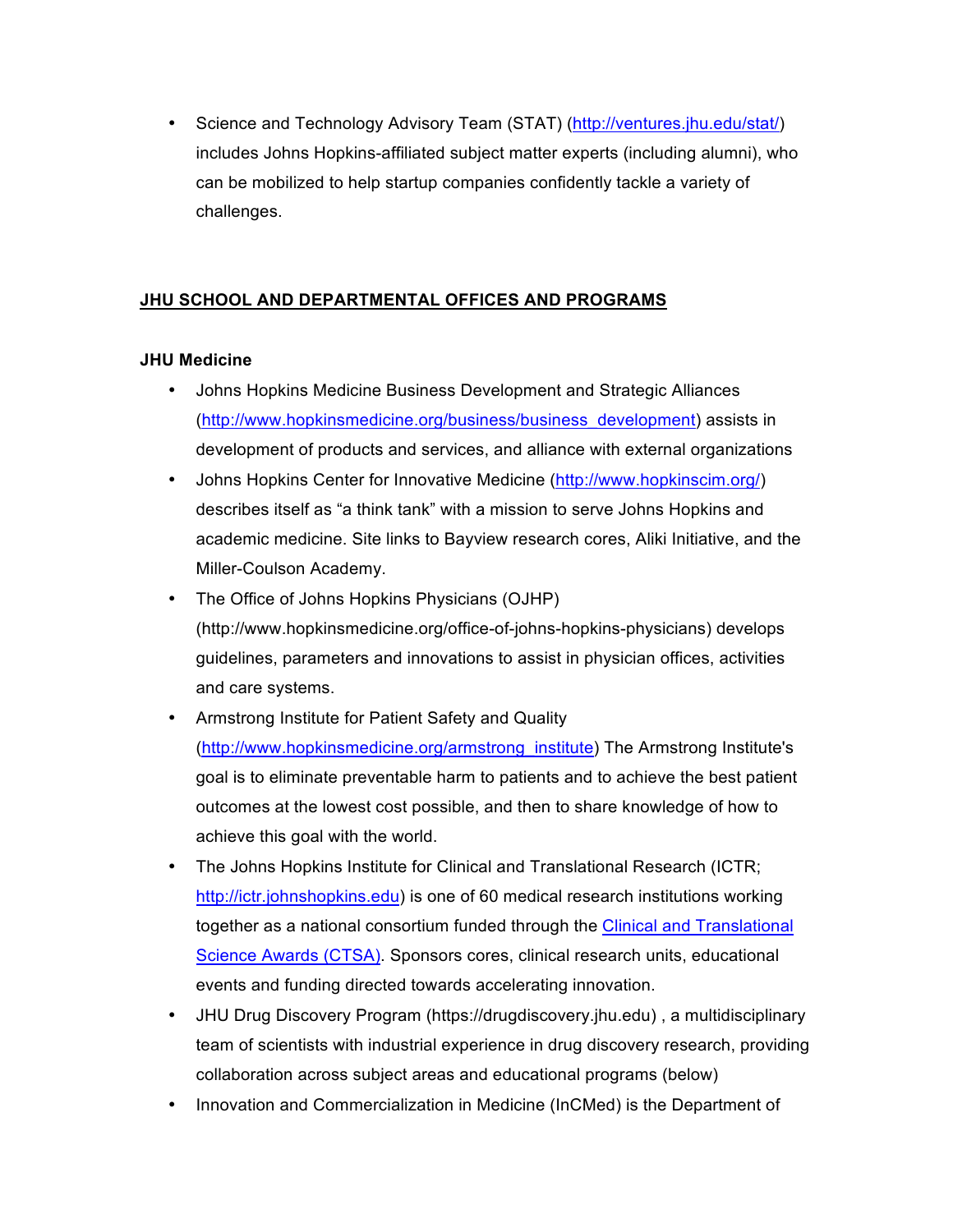Medicine office chaired by Vice Chair and Associate Vice Chair of Innovation and Commercialization, Drs. Jay Pasricha and Kieren Marr

### **JHU Whiting School of Engineering**

- Center for Biomedical Innovation and Design (CBID) (http://cbid.bme.jhu.edu), part of the Department of Biomedical Engineering works with students, engineers, faculty, and industry to develop solutions to health care problems
- Malone Center for Engineering in Healthcare (http://hub.jhu.edu/2016/02/04/engineering-health-care-malone-center) is a multidisciplinary collaborative center for healthcare solutions

## **JHU Carey Business School**

- Carey Business School Global MBA program students participating in Discovery to Market (D2M) program (http://carey.jhu.edu/students/studentprojects/discovery-to-market) work closely with JHU faculty across departments to create business models and commercialization plans
- CBS Medicine faculty offer JHU Boot Camp for Technology Entrepreneurs (http://www.jhubootcamp.com)

# **JHU Bloomberg School of Public Health**

• Center for Population Health IT (http://www.jhsph.edu/research/centers-andinstitutes/johns-hopkins-center-for-population-health-information-technology/) works with investigators to help identify ways to care for populations

# **JHU ORGANIZATIONS, NETWORKS AND LINKS FOUNDED TO PROMOTE / ACCELERATE INNOVATION**

• Innovation Factory (http://ifjh.org) is the collaborative student-led organization with the mission to foster the entrepreneurial spirit throughout the Johns Hopkins community by facilitating access to learning, networking, and investment opportunities.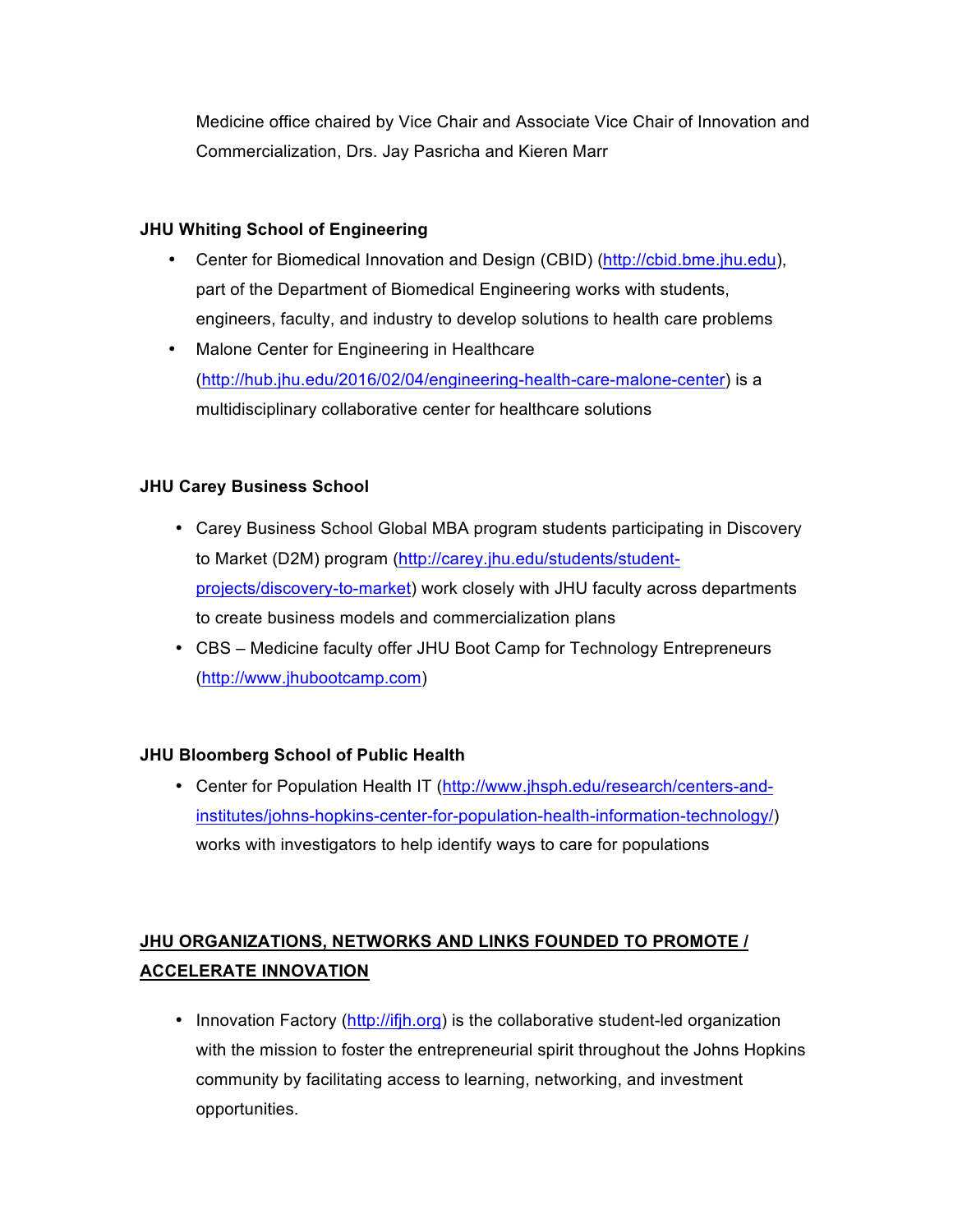- Social Innovation Lab (http://thesocialinnovationlab.org) The Social Innovation Lab is an early stage incubator located in Baltimore, Maryland that supports promising companies and organizations developing innovative solutions to local and global problems.
- Hopkins Biotech Network (http://hopkinsbio.org) was formed with the goal of providing a platform to network and to help members "understand the vast spectrum of opportunities in biotechnology, spanning everything from business to the lab bench."
- The Idea Lab (http://idealab.jhu.edu) is a crowdsourcing site for Hopkins Innovation ideas, discussions, and challenges.
- The Hopkins Graduate Student Consulting Club (http://jhgcc.weebly.com) is a student-led organization that aims to introduce the Johns Hopkins students and staff to a career in business management consulting. The group holds workshops, networking events and biotech case competitions

### **JHU Affiliated Organizations**

- The Johns Hopkins University Applied Physics Laboratory (APL), a JHU affiliated research center (http://www.jhuapl.edu) provides critical contributions to challenges with systems engineering and integration, technology research and development, and analysis.
- Sibley Innovation Hub (http://www.sibleyhub.com) helps coordinate activities and facilitate projects using design thinking models to address medical problems
- Jhpiego (http://jhpiego.org) focuses on bringing high-quality health care to women and families worldwide, by creating innovative solutions to improve health care services, delivery and systems.

### **Information Technology (IT) Centers, resources and links**

• Johns Hopkins Medicine Technology Innovation Center (TIC) (http://www.hopkinsmedicine.org/technology\_innovation) is a professional software engineering team that builds and deploys innovative clinical information systems across Johns Hopkins Medicine.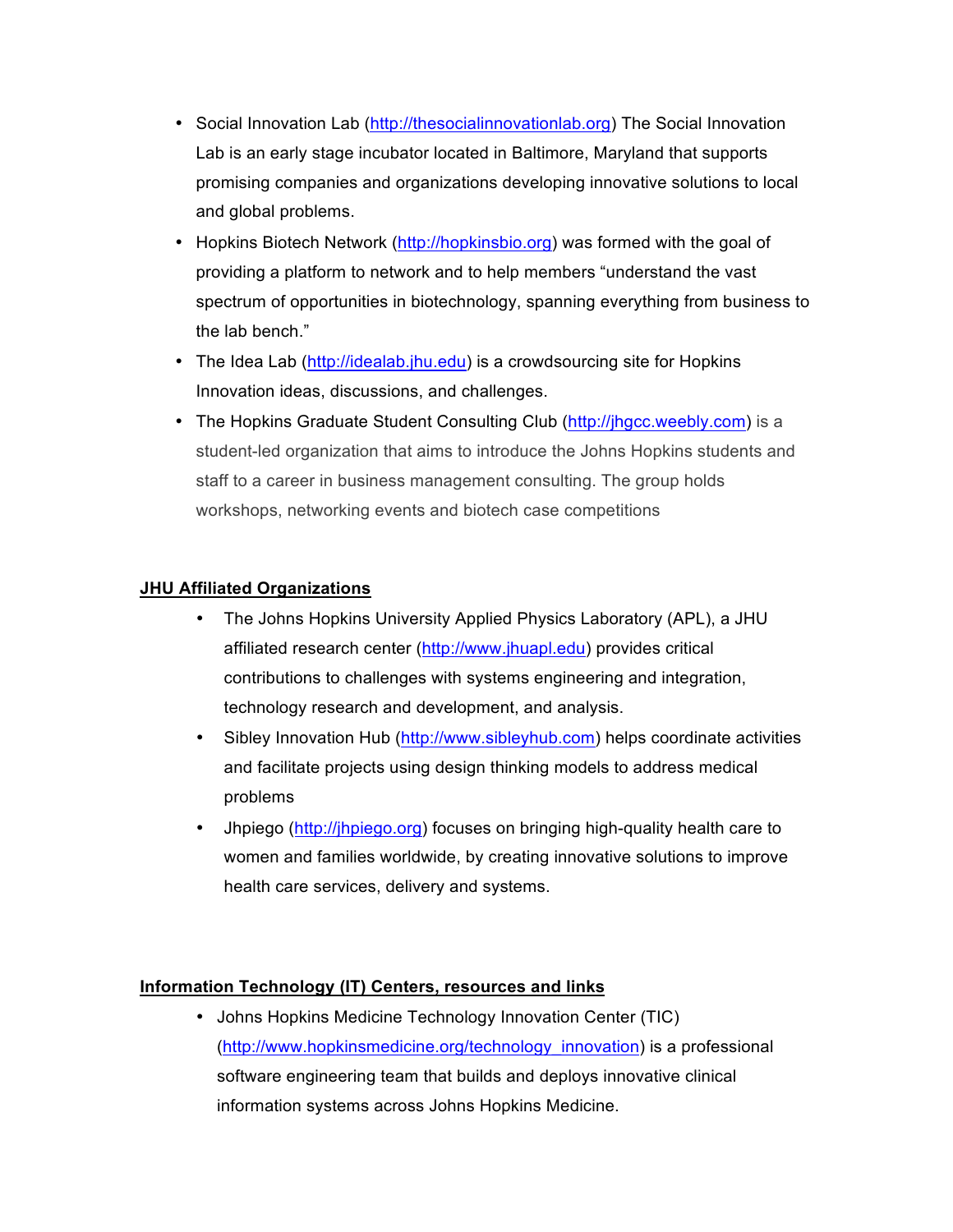- Health IT accelerator Dreamit Health (http://www.dreamit.com) provides early stage entrepreneurs with resources, advisors, investors, strategic partners and customers looking for innovative solutions.
- Center for Population Health IT (http://www.jhsph.edu/research/centers-andinstitutes/johns-hopkins-center-for-population-health-information-technology/) works with investigators to help identify ways to care for populations

### **Other Regional Resources and Useful Links**

- Betamore (https://www.betamore.com) is a campus for technology + entrepreneurship located in the heart of the Federal Hill neighborhood of downtown Baltimore
- Baltimore Innovation week (https://baltimoreinnovationweek.com)
- Maryland Biotech Forum (http://www.techcouncilmd.com/marylandbiotechforum)
- JHU MedHacks a challenge competition for design and discovery (www.Medhacks.org)
- The Center for Advancing Innovation (CAI) has partnered with MedImmune and the National Cancer Institute (NCI) to launch new companies in the Maryland-Virginia-DC region centered around Nanotech-Cancer inventions through a challenge - the Nanotechnology Startup Challenge (http://www.prweb.com/releases/2015/12/prweb13141284.htm)

# **EDUCATIONAL PROGRAMS**

- Innovation-CORPS (I-CORPS) programs sponsored by NSF (http://www.dcicorps.org/introatjhuprograminformation/) and NIH (http://www.nih.gov/news-events/news-releases/nih-i-corps-entrepreneurialtraining-pilot-program-showcases-results) give researchers training in commercialization, with the aim of accelerating biomedical innovations into applied health technologies
- CBS Medicine faculty offer JHU Boot Camp for Technology Entrepreneurs (http://www.jhubootcamp.com)